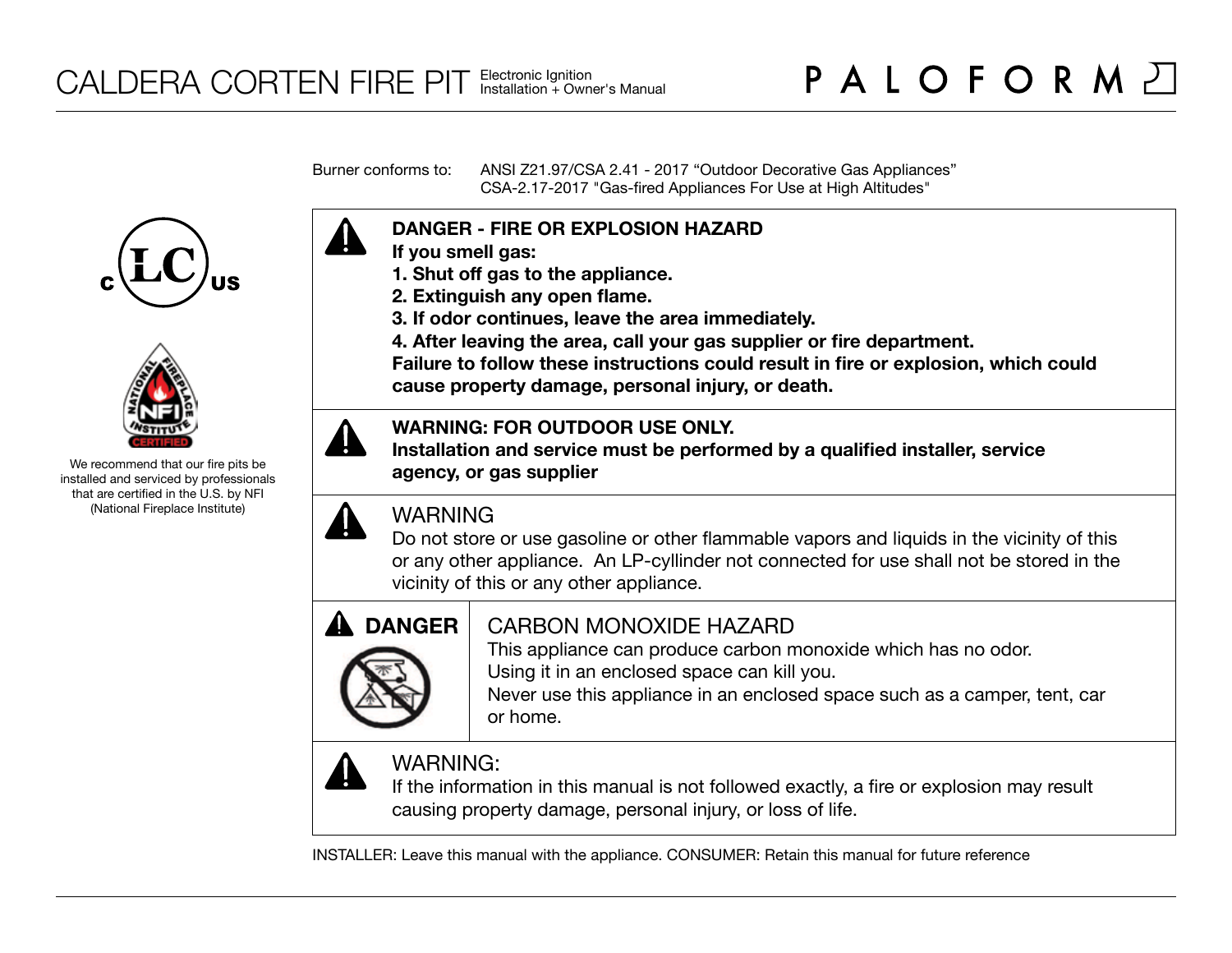# WARNINGS:

IMPORTANT: This appliance should be inspected before use and at least once annually by a qualified service person.

More frequent cleaning may be required as necessary. It is imperative that the control compartment, burners and circulating air passageways of the appliance be kept clean.

DANGER: Carbon monoxide poisoning can lead to death!

CARBON MONOXIDE POISONING: Early signs of carbon monoxide poisoning resemble the flu, with symptoms including headache, dizziness, or nausea. If you experience these signs, the Fire Pit may not be working properly. Get fresh air at once! Have the Fire Pit serviced. Some people are more affected by carbon monoxide than others, including pregnant women, people with heart or lung disease or anemia, those under the influence of alcohol, and those at high altitudes.

#### NATURAL GAS AND PROPANE:

To assist in detecting leaks, an odorant has been added to natural gas and propane. However, this odorant can fade, and gas may be present even though no odor exists. Make certain you read and understand all warnings. Keep this manual for reference. It is your guide to safe and proper operation of this appliance.

WARNING: Any modification to this appliance or its controls can be dangerous.

- 1. This appliance, as supplied, is only for use with the type of gas indicated on the rating plate.
- 2. When this appliance is connected to a fixed piping system, the installation must conform to local codes. or in the absence of local codes, to the National Fuel Gas Code, ANSI Z223.1/NFPA 54, or the International Fuel Gas Code.
- 3. Keep the appliance area clear and free from combustible materials, gasoline and other flammable vapors and liquids
- 4. Do not burn solid fuel in this appliance. Do not use this appliance to cook food or to burn paper or other objects.
- 5. Children and adults should be alerted to the hazards of high surface temperatures and should stay away to avoid burns or clothing ignition.
- 6. Clothing or other flammable materials should not be hung from the appliance, or placed on or near the appliance.
- 7. Young children should be carefully supervised when they are in the area of the appliance.
- 8. Do not use the appliance if any part has been under water. Immediately call a qualified service technician to inspect the appliance and to replace any part of the control system and any gas control which has been under water.
- 9. Inspect the appliance before each use.

10. Turn the appliance off and let cool before servicing, installing, repairing or covering. Any guard or other protective device removed for servicing the appliance must be replaced prior to operating the appliance. Only a qualified service person should install, service, or repair the appliance.

## HIGH ALTITUDE INSTALLATION

The appliance is certified for installations up to 4500' (1372 m) above sea level. At this altitude range, no changes to the appliance are required. Please contact Paloform for information regarding installation above 4500' (1372 m).

## LOCAL CODES

The installation of this appliance must conform with local codes, or in the absence of local codes, with the National Fuel Gas Code, ANSI Z223.1 • NFPA 54; National Fuel Gas Code; Natural Gas and Propane Installation Code, CSA B149.1; or Propane Storage and Handling Code, CSA B149.2, as applicable.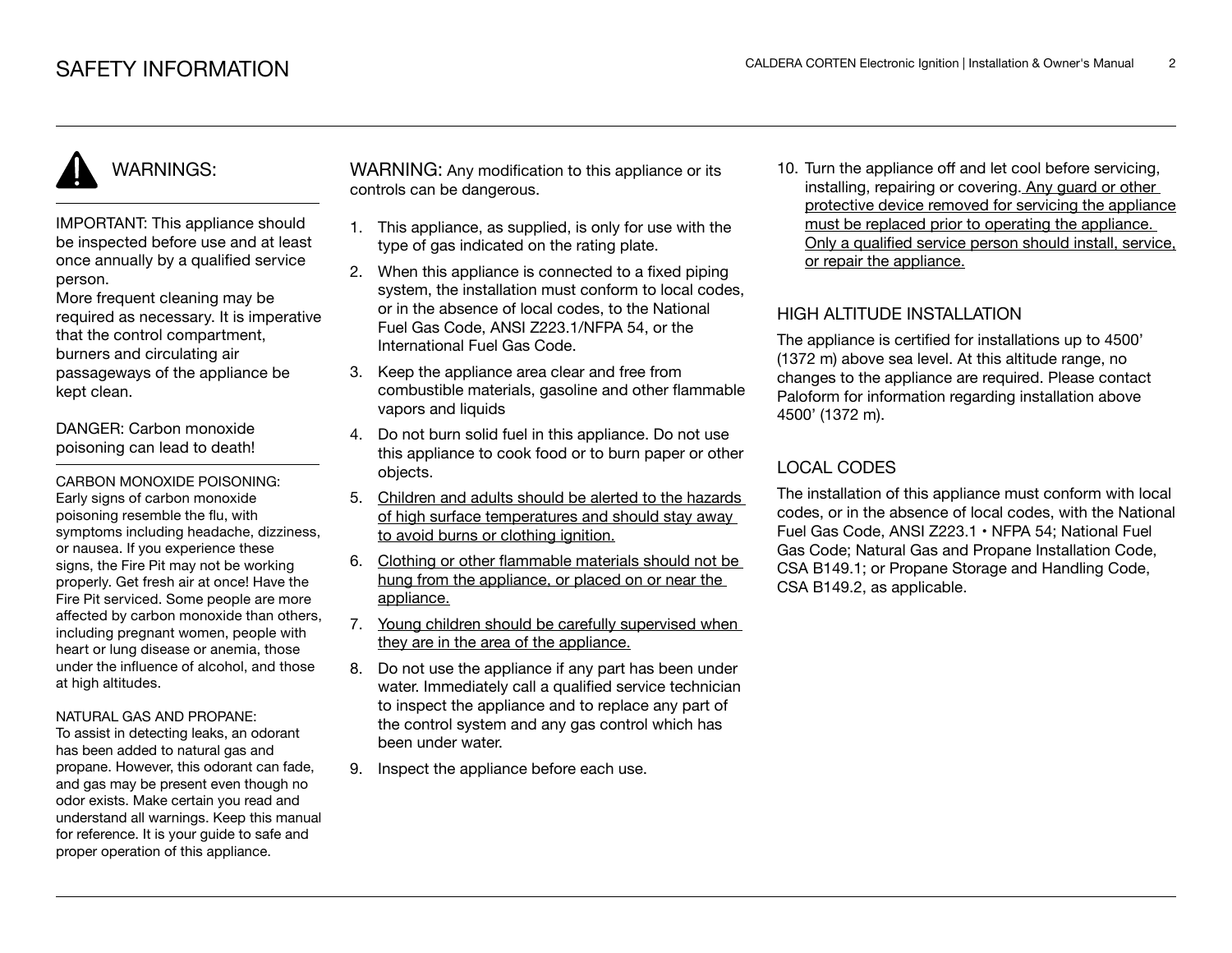

stained by rust bleed.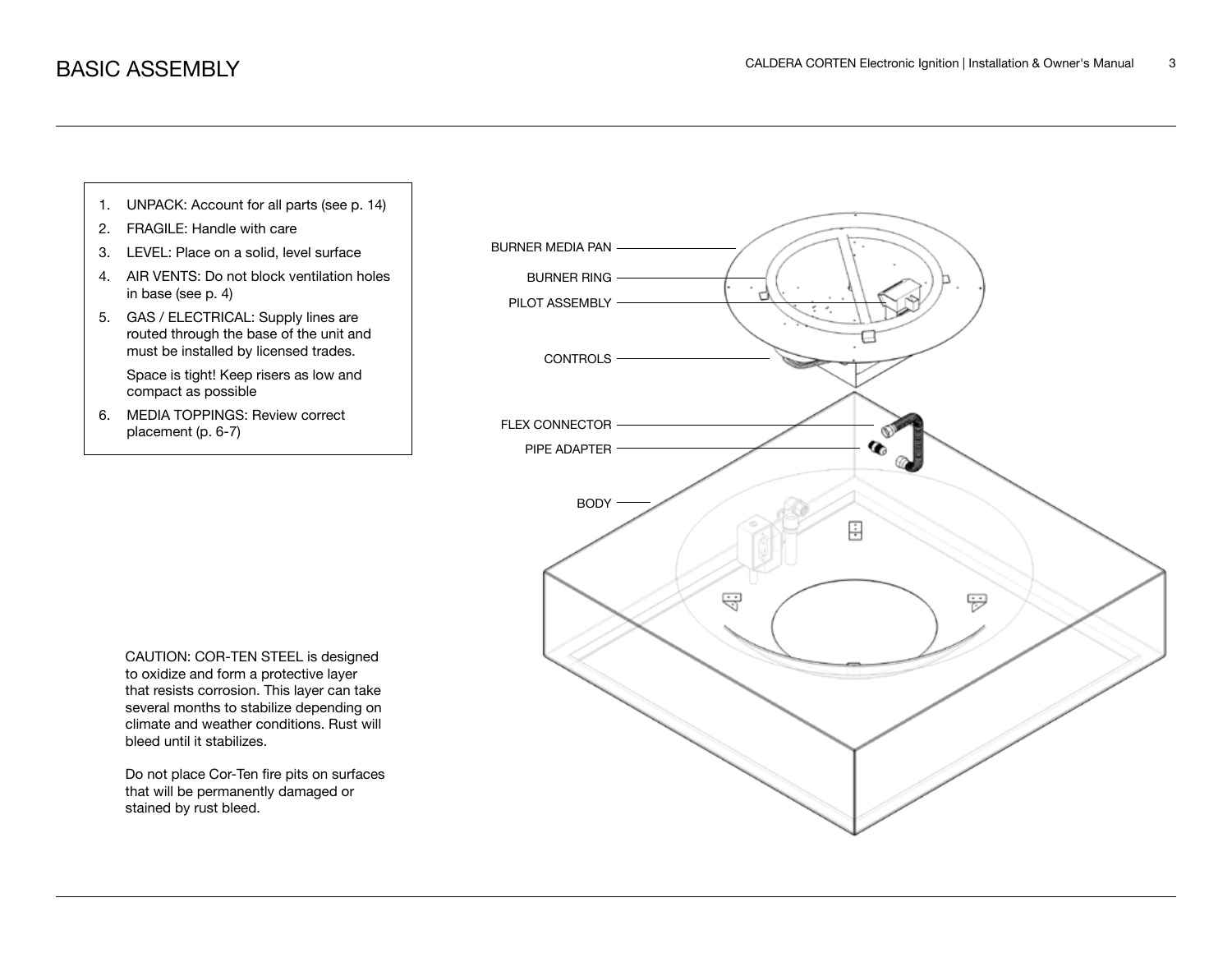

|                       | NATURAL GAS                                                                                                                                                                  | <b>PROPANE</b> |  |
|-----------------------|------------------------------------------------------------------------------------------------------------------------------------------------------------------------------|----------------|--|
| Burner Model #        | $CIF-E-18$                                                                                                                                                                   | CIF-E-18P      |  |
| Max Heat Input        | 69,000 BTU/h                                                                                                                                                                 | 60,000 BTU/h   |  |
| Inlet Pressure - Min. | 4.5" W.C                                                                                                                                                                     | 11.0" W.C.     |  |
| Inlet Pressure - Max. | $10.5"$ W.C.                                                                                                                                                                 | 13.0" W.C.     |  |
| Orifice Size          | 18                                                                                                                                                                           |                |  |
| Burner Ports          | 68                                                                                                                                                                           | 68             |  |
| Port Size             | 1/8"                                                                                                                                                                         | 1/8"           |  |
| Electrical            | 120V 15A Outdoor Receptacle - Dedicated<br>Circuit with Wall Switch, Burner connects<br>via an AC adapter. Must be installed and<br>grounded in accordance with local codes. |                |  |

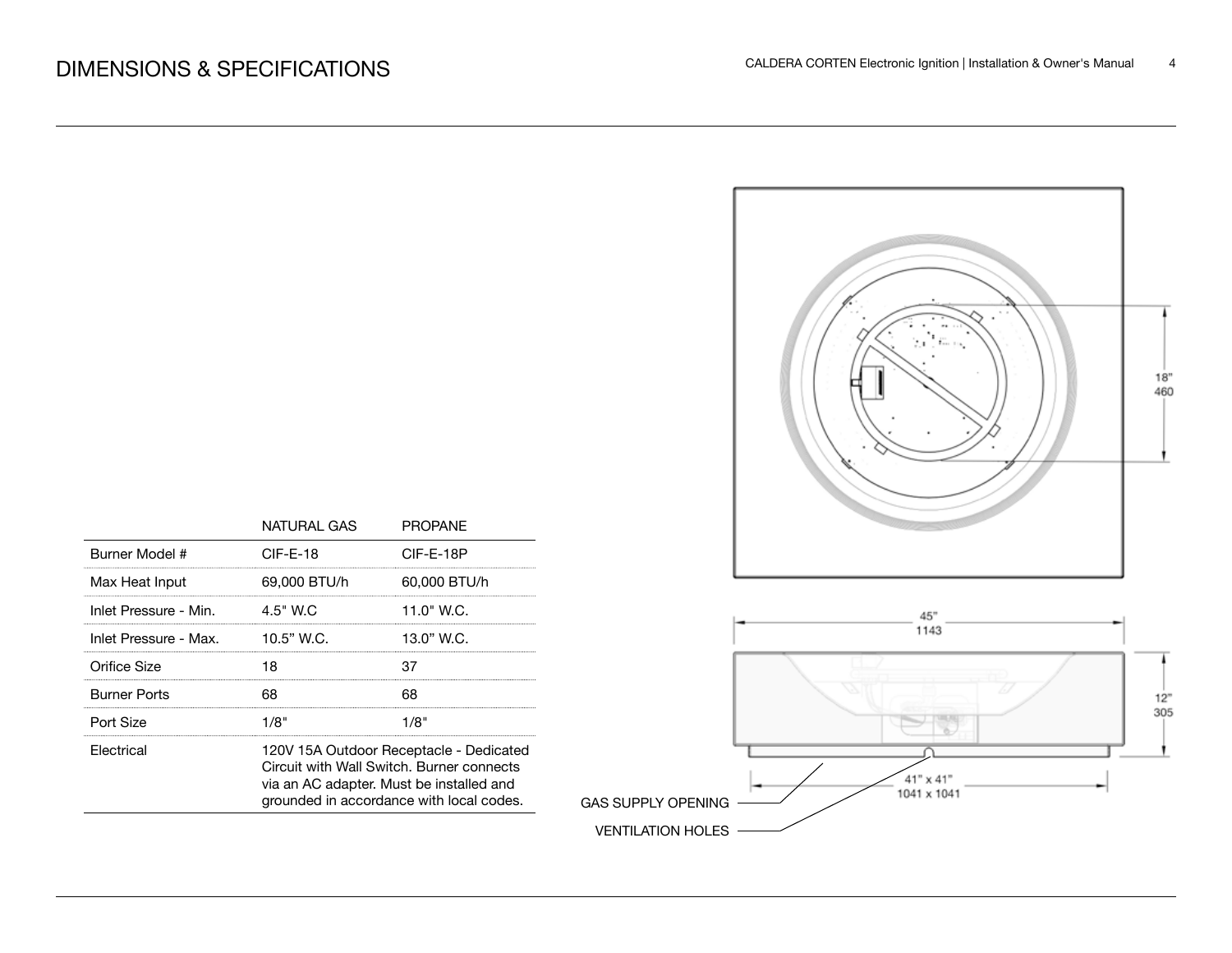

## FIG 1. MINIMUM CLEARANCES TO COMBUSTIBLES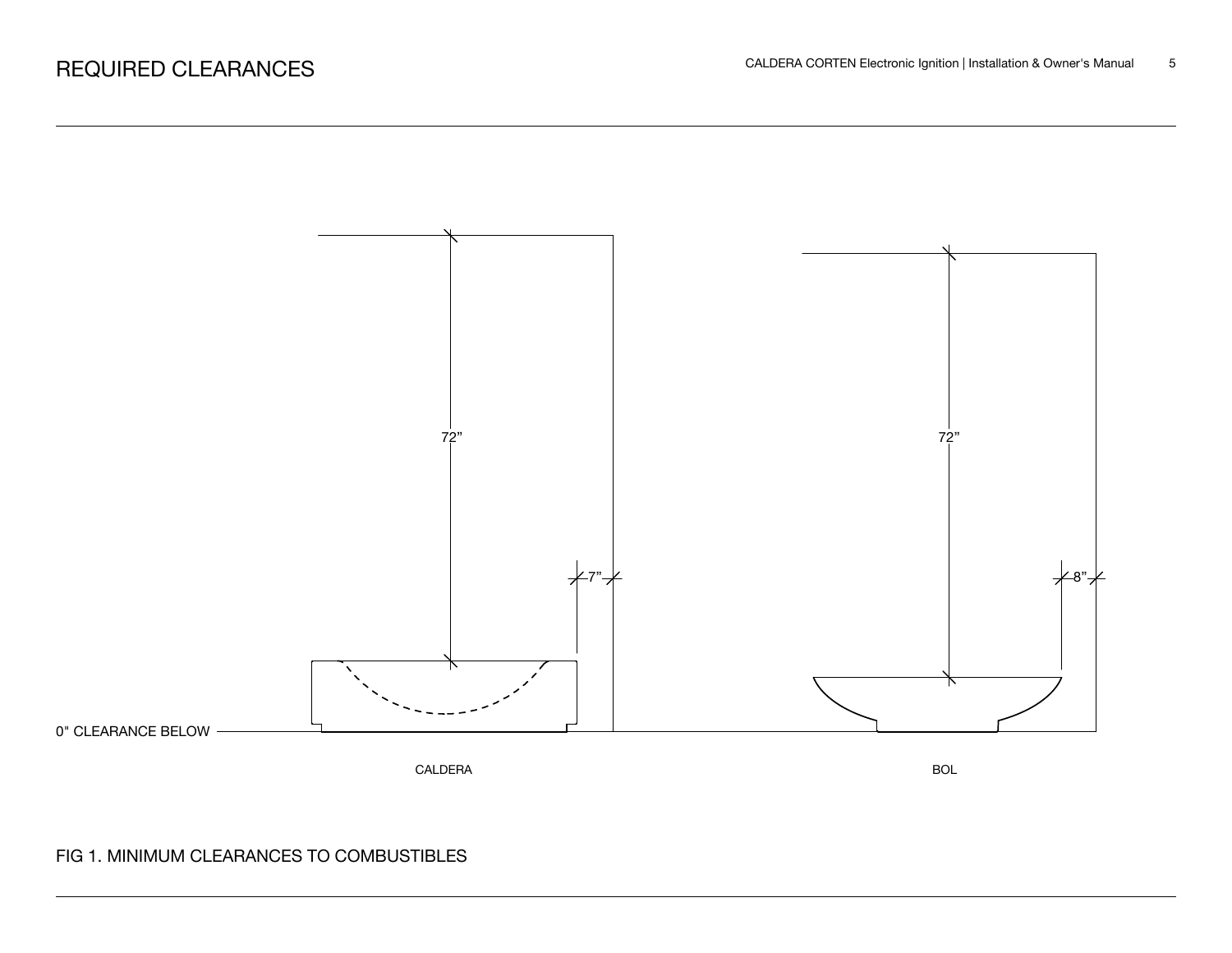#### WARNING:

Failure to position parts in accordance with these diagrams and instructions and/or failure to use parts specifically approved for use with this appliance may result in property damage or personal injury.

Do not remove the data plates attached to the Outdoor Fire Pit Burner. These plates contain important information.

#### NOTICE:

Installation and repair should be done by a qualified service person. The appliance should be inspected before use and at least once annually by a qualified service person. More frequent cleaning may be required as necessary. It is imperative that control compartment, burner ports and circulating air passageways of the appliance be kept clean.

#### CAUTION:

New Lava Rock may pop or crackle when first heated. This should subside after 30 minutes to one hour or more of operation. Maintain safe distance during this time.

## TO ASSEMBLE THE FIRE PIT

- 1. Connect the Burner Assembly to the gas/propane supply using the supplied flex connector and following the instructions on page 8.
- 2. Carefully leak test all connections following the procedure on page 8.
- 3. Cover the burner evenly and completely with burner media (crushed tempered glass for natural gas; volcanic rock for propane). Do not obstruct the pilot lighting port with burner media! Use only burner media supplied by Paloform!
- 4. Follow the Initial Lighting Instructions on page 9. Make sure that the flame carries to all parts of the burner. Turn OFF the appliance and let it cool before proceeding to the next step.
- 5. Evenly distribute decorative topping (river stones, crushed glass or lava rock) on top of burner media. An uneven or excessively thick layer of topping can result in an uneven flame. Place boulders if applicable.
- 6. Do not cover pilot shield. Keep the lighting port open and free of media. Do not use any media not supplied by the manufacturer!







BURNER MEDIA DECORATIVE TOPPING FEATHEROCK BOULDERS (OPTIONAL)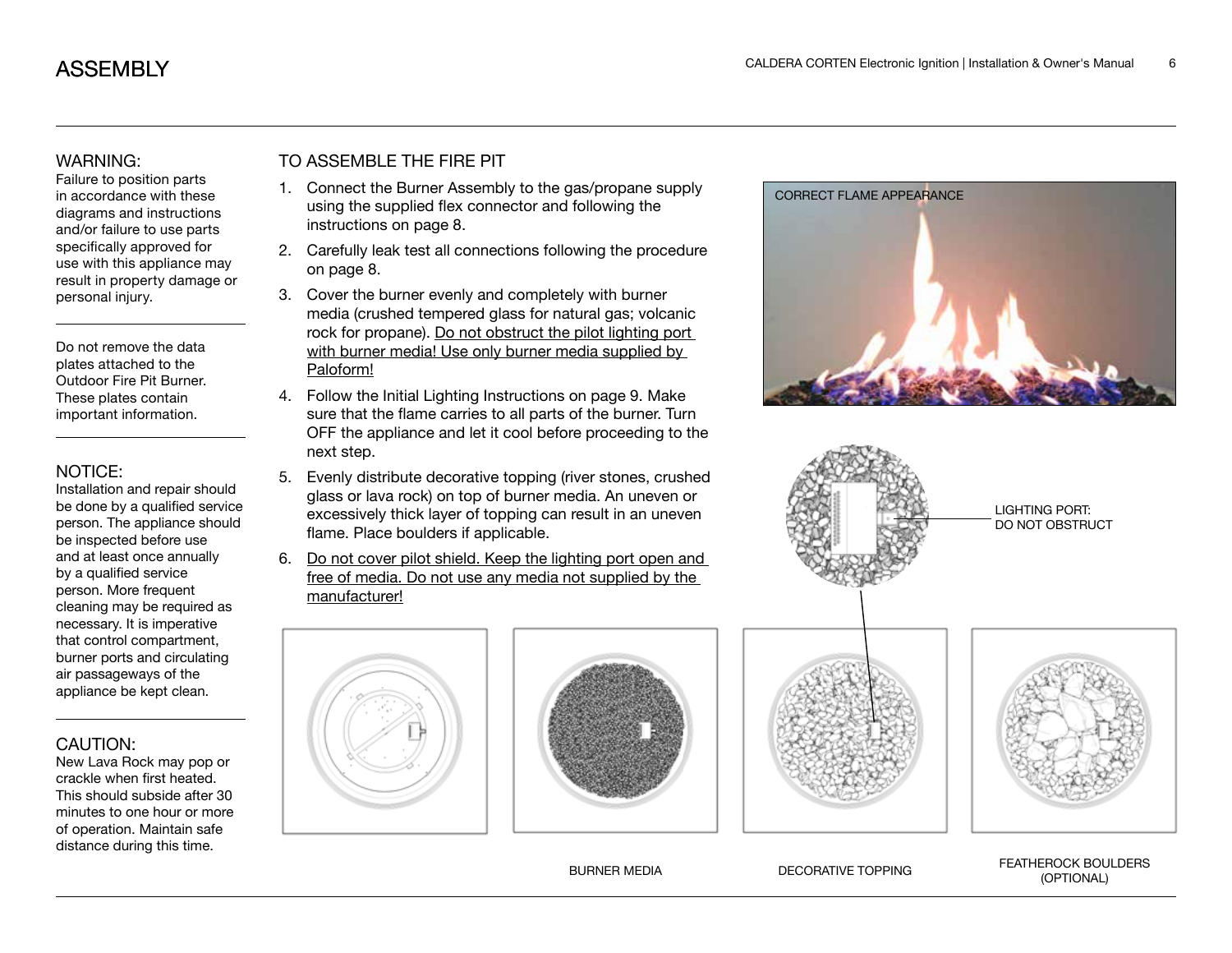# BURNER MEDIA & DECORATIVE TOPPING<br>
The CALDERA CORTEN Electronic Ignition | Installation & Owner's Manual 7

CAUTION: Do not use any media over the burner that have not been supplied by Paloform. Landscape stone or other natural or manufactured materials may explode when heated.

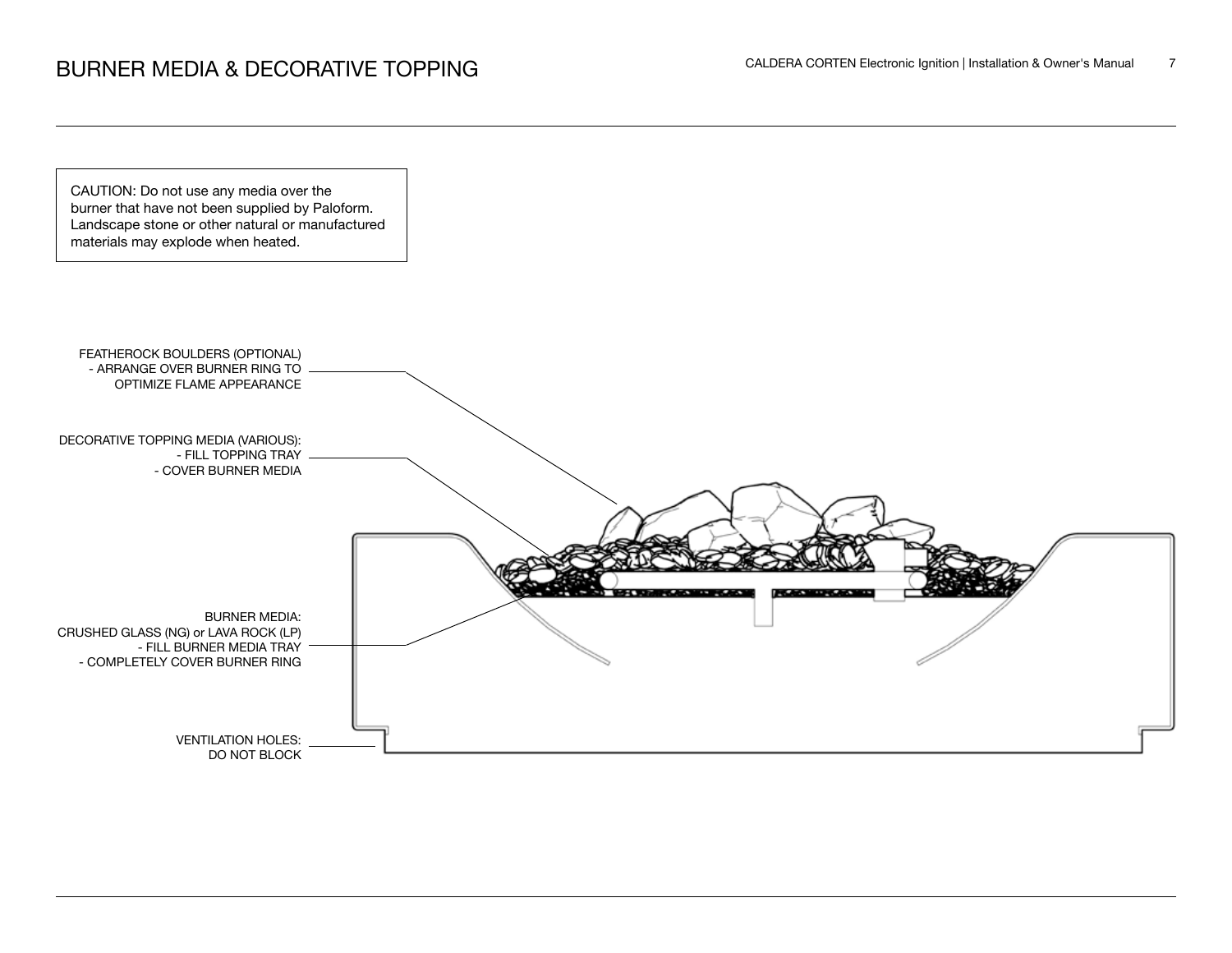# WARNING:

A qualified service person must connect the appliance to the gas supply. Follow all local codes.

#### CAUTION:

Use only new black iron or steel pipe. Internally tinned copper tubing may be used in certain areas. Use pipe of 1/2" diameter or greater to allow proper gas volume to Outdoor Fire Pit Burner. If pipe is too small, undue loss of pressure will occur.

#### INSTALLATION ITEMS NEEDED:

Before installing the Outdoor Fire Pit, make sure you have all items listed bellow:

- piping (check local codes)
- sealant
- manual shutoff valve
- adjustable (crescent) wrench or pliers
- sediment trap
- tee joints
- pipe wrench

## INSTALLATION REQUIREMENTS

Installation must include a manual shutoff valve, union, and plugged 1/8" NPT tap. Locate NPT tap within reach for test gauge hook up. NPT tap must be upstream from the appliance.

Apply pipe joint sealant lightly to male threads. This will prevent excess sealant from going into pipe. Excess sealant in pipe could result in a clogged burner injector.

Install sediment trap in supply line as shown below. Locate sediment trap where it is within reach for cleaning and trapped matter is not likely to freeze.

A sediment trap prevents moisture and contaminants from entering the Outdoor Fire Pit controls. If a sediment trap is not installed, or is installed incorrectly, the unit may not work properly.

APPROVED FLEXIBLE GAS HOSE

## CHECKING GAS CONNECTION

WARNING: Test all gas piping and connections for leaks after installing or servicing. Correct all leaks immediately.

WARNING: Never use an open flame to check for a leak. Apply a mixture of liquid soap and water to all joints. Bubbles forming on joints while the gas is running indicate a leak. Correct all leaks at immediately.

Test Pressures in Excess Of 1/2 psi (3.5 kPa) This appliance and its individual shutoff valve must be disconnected from the gas supply piping system during any pressure testing of that system at test pressures in excess of ½ psi (3.5 kPa).

Test Pressures Equal To or Less Than 1/2 psi (3.5 kPa) This appliance must be isolated from the gas supply piping system by closing its individual manual shutoff valve during any pressure testing of the gas supply piping system at test pressures equal to or less than ½ psi (3.5 kPa).

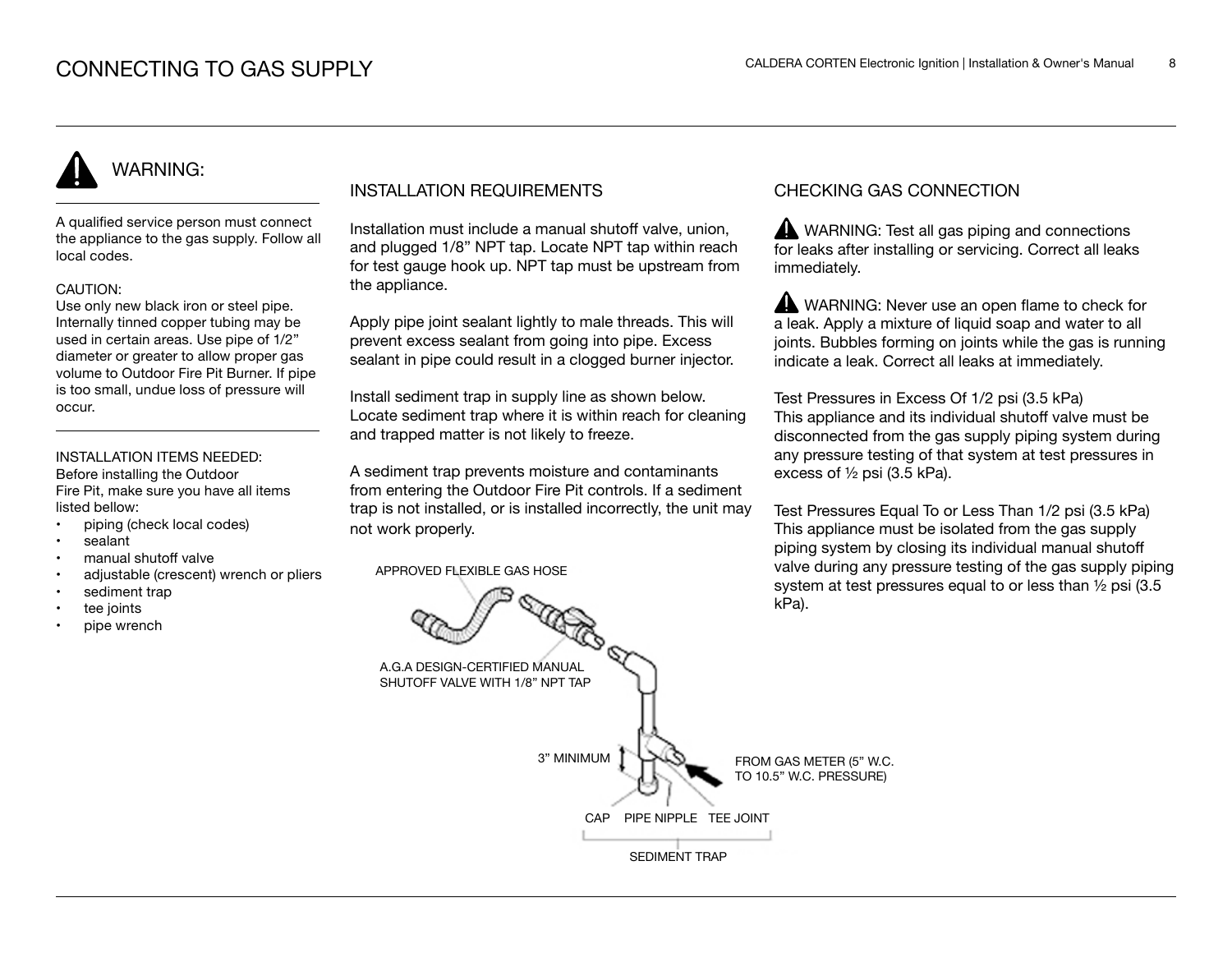# WARNINGS:

Failure to follow these instructions exactly may result in fire or explosion causing property damage, personal injury or loss of life.

Before operating the appliance, check all around the appliance area and on the surrounding floor for the smell of gas - some gas is heavier than air and may settle on the floor in the event of a leak. IF YOU SMELL GAS, follow the safety instructions on page 1 of this manual.

This appliance is equipped with an ignition device that automatically lights the pilot. Do not try to light the pilot manually.

The main gas valve in this appliance is not serviceable and does not have any control knobs or switches to operate. Do not remove the heat shields covering the valve and electronic devices. Do not try to repair or modify the valve, as doing so may result in a fire or explosion. Call a qualified service technician if you have any safety concerns.

Do not use this appliance if any part of it has been under water. Immediately call a qualified service technician to inspect the appliance and to replace any part of the control system and any gas control that has been under water.

Improper installation, adjustment, alteration, service or maintenance can result in injury or property damage. For assistance or additional information, consult a qualified installer, service agency or the gas supplier.

Do not store or use gasoline or other flammable vapors or liquids in the vicinity of this appliance.

### INITIAL LIGHTING INSTRUCTIONS

Before placing burner assembly into a housing:

- 1. Purge air from the supply line.
- 2. Test for leaks in each of the following locations:
	- The gas supply line connection to the main valve;
	- The Burner connections and pilot;
	- All joints on the valve and control body;
	- All field made joints and gas shutoff valves;
	- All factory made joints and connections.
- 3. You may check for gas leaks using one of the following methods only:
	- Soap and water solution. WARNING: If using a soap and water solution to test for leaks, DO NOT spray the solution onto electronic parts;
	- An approved leak testing spray;
	- An electronic sniffer. NOTE: Remove any excess pipe compound from connections if using this method, as the compound can set off electronic sniffers.

## DANGER: NEVER USE AN OPEN FLAME TO CHECK FOR GAS LEAKS.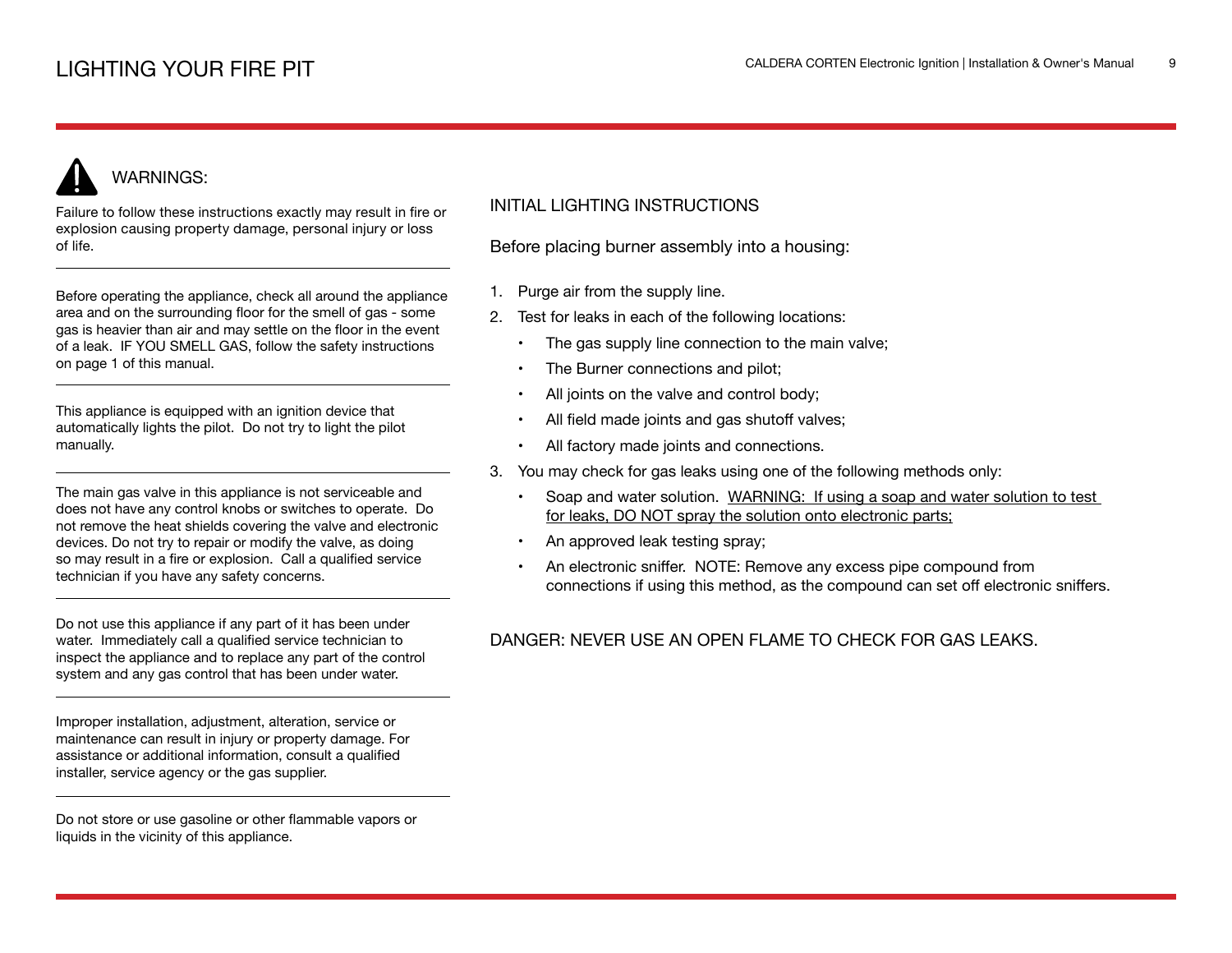#### WARNING:

This appliance is designed to be connected to a power source that is controllable by a switch.

Do not connect 24 VAC AC adapter to a live power source.

#### OPERATING INSTRUCTIONS

- 1. STOP! Read the safety information on pages 1, 2 and 9 of this manual.
- 2. Turn off all electric power to the appliance.
- 3. Do not attempt to light the pilot manually.
- 4. Turn the manual gas control valve to the OFF position.
- 5. Wait five (5) minutes to clear out any residual gas, then check for the smell of gas at and around the appliance, including near the floor. If you smell gas, STOP! Follow the instructions on page 1 of this manual. If you do not smell gas, continue to the next step.
- 6. Turn the manual gas control valve to the ON position.
- 7. Plug the supplied 24 VAC AC adapter into a 110V power outlet.
- 8. Connect the AC adapter to the AC input plug at the unit.
- 9. Place Burner Assembly in Housing
- 10. To ignite burner, turn on electric power to the appliance.
- 11. To turn off appliance, turn off electric power to the appliance.

#### TURNING OFF THE GAS TO THE APPLIANCE

- 1. Turn off all electric power supplied to the appliance if service is to be performed. Unplug the 24 VAC AC adapter from the power outlet.
- 2. If necessary, remove the burner from the housing to access the manual gas valve.
- 3. Turn the main manual shutoff valve to the full OFF position.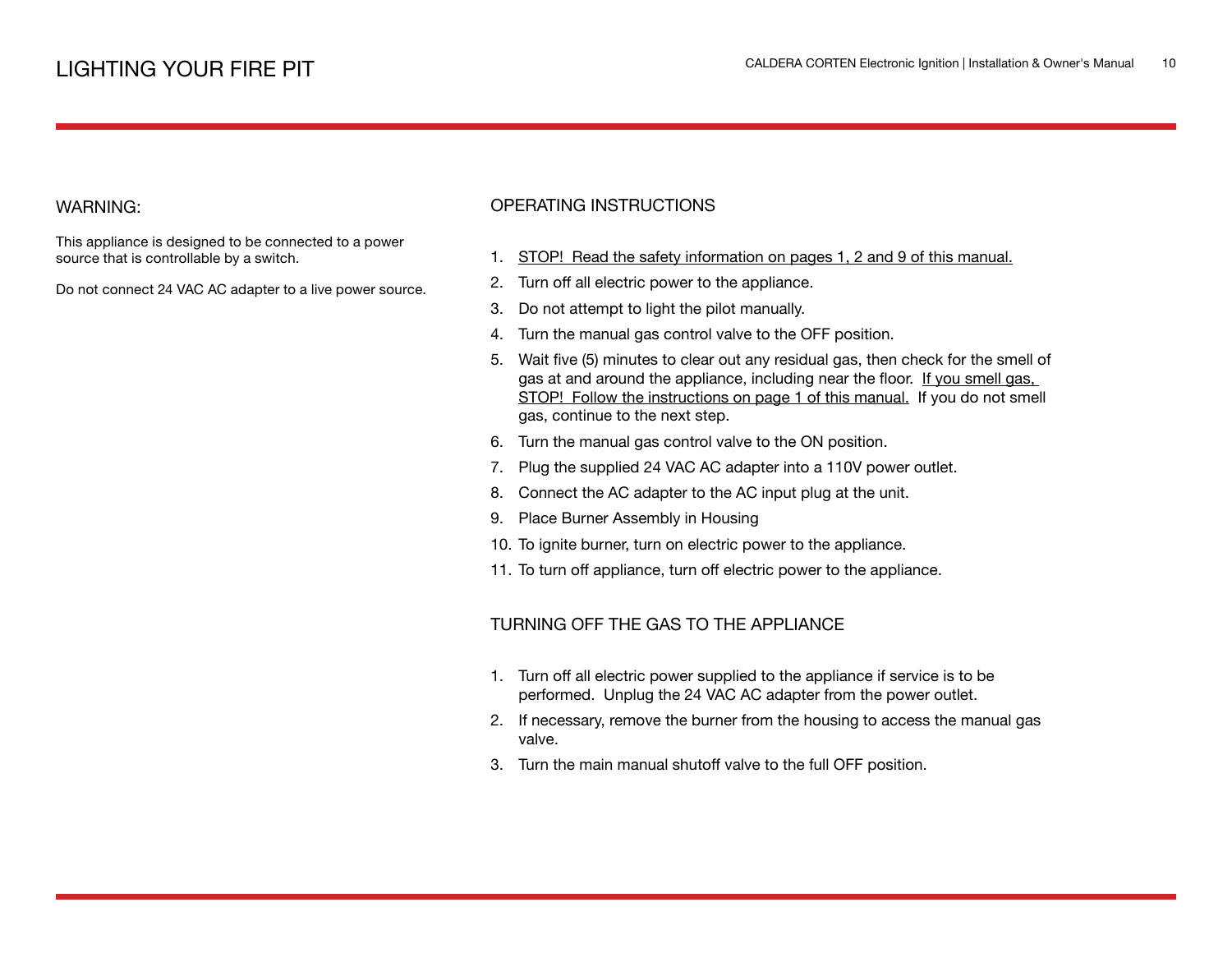### KEEP YOUR FIRE PIT COVERED

Covering your fire pit with its all-weather cover when not in use will prolong the life of all its components.

WARNING: Turn off gas before servicing fire pit.

We recommend that a qualified service technician perform the following check-ups at the beginning of each fire pit season.

If any irregularities are apparent with operation. Please refer to Troubleshooting guide, pages 12-13.

## BURNER ELEMENT AND PILOT

Inspect the burner at regular intervals at least twice a year. Keep the burner and pilot area clean by vacuuming or brushing. Make sure the burner porting and burner air openings are free of obstructions at all times. Remove pilot cover to inspect pilot.

Remove topping from top of burner ring and Inspect area around the burner. Remove any lint or foreign material with a brush or vacuum cleaner.

#### PILOT FLAME

The flames from the pilot should be visually checked as soon as the unit is installed, and periodically during normal operation. The pilot flame must always be present when the fire pit is in operation. The pilot flame has two distinct flames: one engulfing the flame sensor and the other reaching to the main burner.



PILOT ASSEMBLY

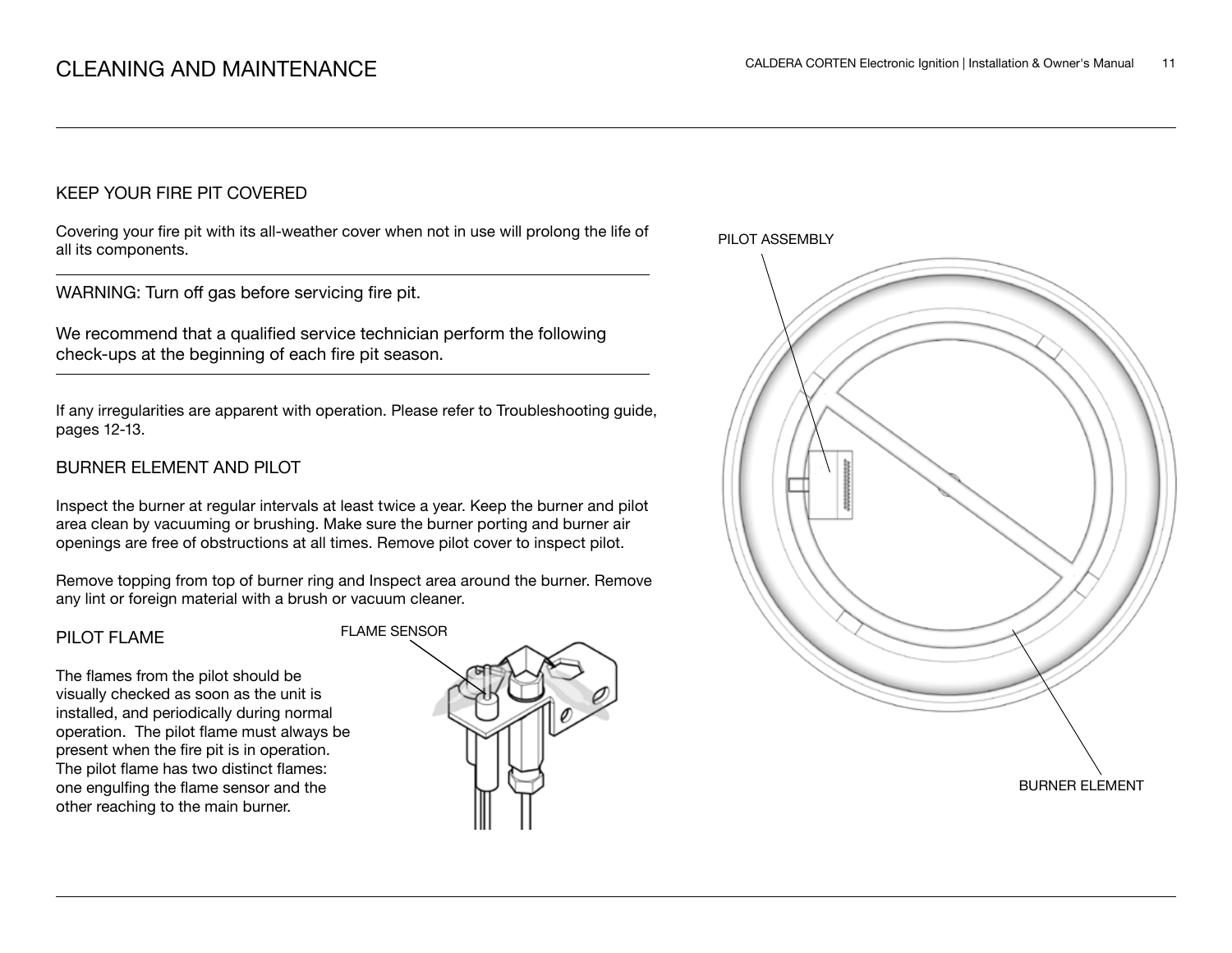| <b>WARNING:</b>                                                                                                                                          | <b>OBSERVED PROBLEM</b>                                                                                                                                                                 |    | <b>POSSIBLE CAUSE</b>                             |    | <b>REMEDY</b>                                                                                                                                                                                                                     |
|----------------------------------------------------------------------------------------------------------------------------------------------------------|-----------------------------------------------------------------------------------------------------------------------------------------------------------------------------------------|----|---------------------------------------------------|----|-----------------------------------------------------------------------------------------------------------------------------------------------------------------------------------------------------------------------------------|
| Turn off appliance and let cool before<br>servicing. Only a qualified service person<br>should service and repair this appliance.                        | Burner shuts off/relights intermittently.                                                                                                                                               |    | Wind or gusts in excess of 16 km/h<br>$(10$ mph). |    | Protect pilot from wind with<br>decorative topping - sides of pilot<br>housing may be covered. DO<br>NOT BLOCK IGNITION PORT.<br>In the case of consistently windy<br>conditions, a protective glass<br>barrier may be necessary. |
|                                                                                                                                                          |                                                                                                                                                                                         | 2. | Air present in gas line                           | 2. | Ensure gas line is thoroughly bled                                                                                                                                                                                                |
|                                                                                                                                                          |                                                                                                                                                                                         | 3. | Not enough air to pilot                           | 3. | Ensure ventilation holes/gaps are<br>not obstructed                                                                                                                                                                               |
|                                                                                                                                                          | Unit is smoking / sooting excessively.<br>(Note: It is natural and unavoidable for<br>appliance sets to produce moderate<br>levels of carbon (soot) where flames<br>contact the media.) | 1. | Poor fuel quality                                 |    | Contact local natural gas<br>company                                                                                                                                                                                              |
| IMPORTANT: Operating unit where<br>impurities in air exist may create                                                                                    |                                                                                                                                                                                         | 2. | Excessive flame impingement or                    | 2. | Separate the stones to allow                                                                                                                                                                                                      |
| odors. Cleaning supplies, paint, paint<br>remover, cigarette smoke, cements<br>and glues, new carpet or textiles,<br>etc., create fumes. These fumes may |                                                                                                                                                                                         | З. | blockage<br>Improper fuel/air mixture             | 3. | more flame passage<br>Remove any foreign items from<br>the flame pattern and/or check<br>for proper orifice sizing                                                                                                                |
| mix with combustion air and create<br>odors. These odors will disappear                                                                                  | Burner is excessively noisy<br>(Note: The movement and combustion                                                                                                                       |    | Passage of air/gas across irregular<br>surfaces   |    | Relieve any tight bends or kinks                                                                                                                                                                                                  |
| over time.                                                                                                                                               | of gas will create low, unavoidable<br>levels of noise.)                                                                                                                                | 2. | Excessive gas pressure on natural<br>gas units    | 2. | in gas supply line<br>Check/reset gas regulator<br>pressure                                                                                                                                                                       |
|                                                                                                                                                          | Gas odor even when power is off                                                                                                                                                         |    | Gas leak. See Warning statement<br>above.         |    | Locate and correct all leaks (see<br>Checking Gas Connections, pg 8)                                                                                                                                                              |
|                                                                                                                                                          |                                                                                                                                                                                         |    | Main gas valve defective.                         | 2. | Replace gas valve                                                                                                                                                                                                                 |
|                                                                                                                                                          | Unit produces unwanted odors                                                                                                                                                            | 1. | Gas leak. See Warning statement<br>below.         |    | Locate and correct all leaks (see<br>Checking Gas Connections, pg 8)                                                                                                                                                              |



Shut off gas supply. Do not try to light any appliance. Do not touch any electrical switch; do not use any phone in the vicinity of the appliance.

Immediately call your gas supplier from a safe distance. Follow your gas supplier's instructions.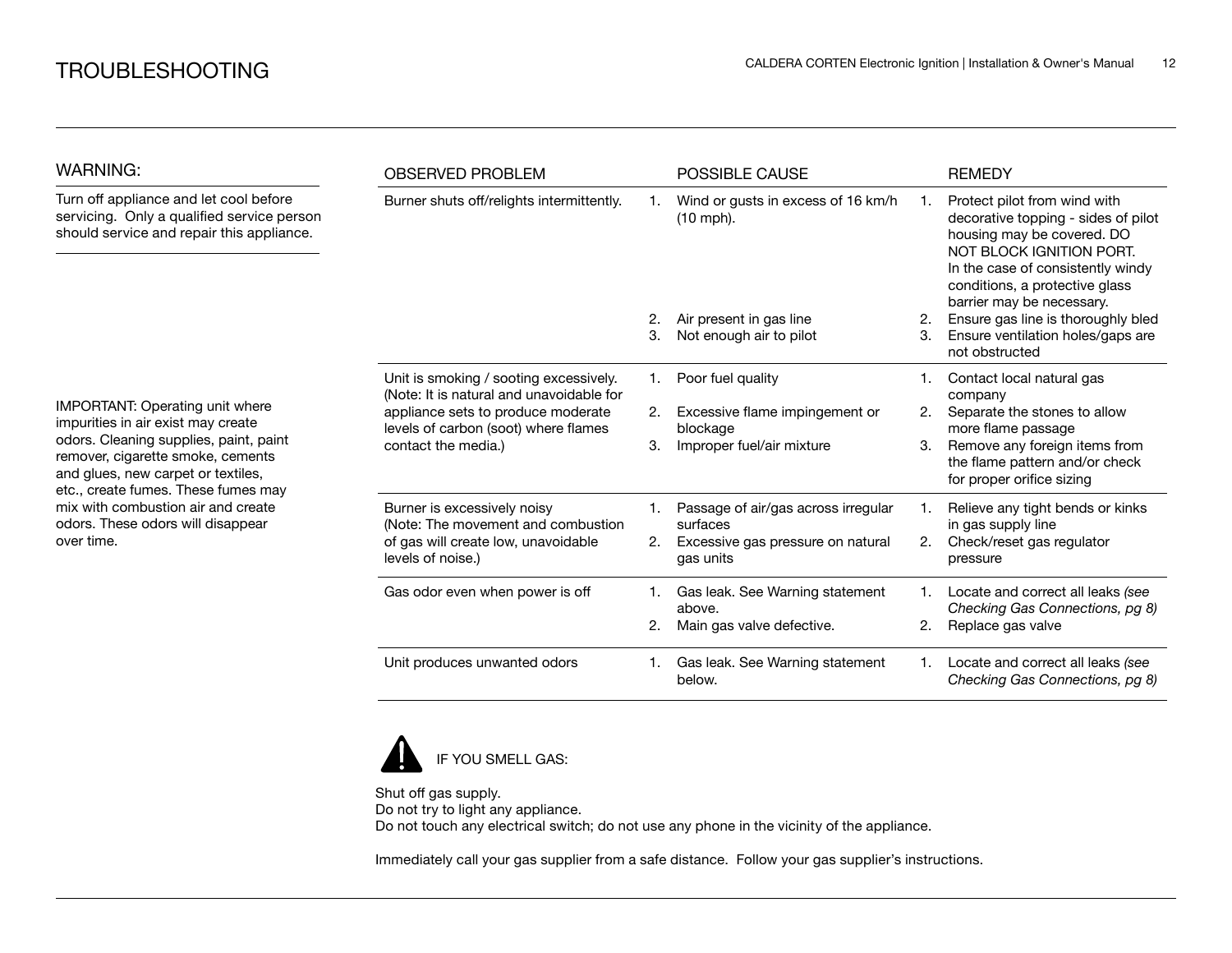Turn off appliance and let cool before servicing. Only a qualified service person should service and repair this appliance.

WARNING:

| <b>OBSERVED PROBLEM</b>                                               |                | POSSIBLE CAUSE                                                                                                 |                      | <b>REMEDY</b>                                                                                                                                                                                                                                                          |
|-----------------------------------------------------------------------|----------------|----------------------------------------------------------------------------------------------------------------|----------------------|------------------------------------------------------------------------------------------------------------------------------------------------------------------------------------------------------------------------------------------------------------------------|
| When power is turned on, nothing<br>happens                           | 1.             | No power to unit                                                                                               | 1.<br>2.<br>3.<br>4. | Check connections between<br>controls, power adapter and<br>power source<br>Check power at source<br>Verify that power adapter is<br>functioning correctly<br>If you are using a third-party<br>remote control unit, verify that<br>this unit is functioning correctly |
| When power is turned on, there is a<br>spark at pilot but no ignition | 1.<br>2.<br>3. | Gas supply turned off or manual<br>shutoff valve closed<br>Air in gas lines when installed<br>Pilot is clogged | 1.<br>2.<br>3.       | Turn off gas supply or open<br>manual shutoff valve<br>Purge air from the supply line<br>Clean pilot (see Cleaning and<br>Maintenance, page 11) or replace<br>pilot assembly                                                                                           |
|                                                                       | 4.             | Pilot valve lead is loose/<br>disconnected                                                                     | 4.                   | Check/reconnect lead                                                                                                                                                                                                                                                   |
| Burner does not light after pilot is lit                              | 1.<br>2.       | Burner orifice is clogged<br>Inlet gas pressure is too low                                                     | 1.<br>2.             | Clean burner orifice<br>Contact local gas or propane<br>supplier                                                                                                                                                                                                       |
|                                                                       | 3.<br>4.       | Flame sensor or Main Valve lead<br>loose/disconnected<br>Ignition Control Board failure                        | 3.<br>4.             | Reconnect / replace lead<br>Replace Board                                                                                                                                                                                                                              |
| Delayed burner ignition                                               | 1.             | Lighting port is blocked                                                                                       | 1.                   | Remove burner media/debris<br>from Lighting Port                                                                                                                                                                                                                       |
| Burner flame is too low or too high                                   | 1.             | Incorrect gas supply or pressure                                                                               | 1.                   | Check for proper gas supply<br>pressure                                                                                                                                                                                                                                |
|                                                                       | 2.             | Blocked burner orifice or burner<br>ports                                                                      | 2.                   | Free burner orifice and burner<br>ports of any burrs, paint, or other<br>blockage                                                                                                                                                                                      |
|                                                                       | 3.             | Improper burner orifice size                                                                                   | 3.                   | Verify proper burner orifice sizing<br>(see page 4)                                                                                                                                                                                                                    |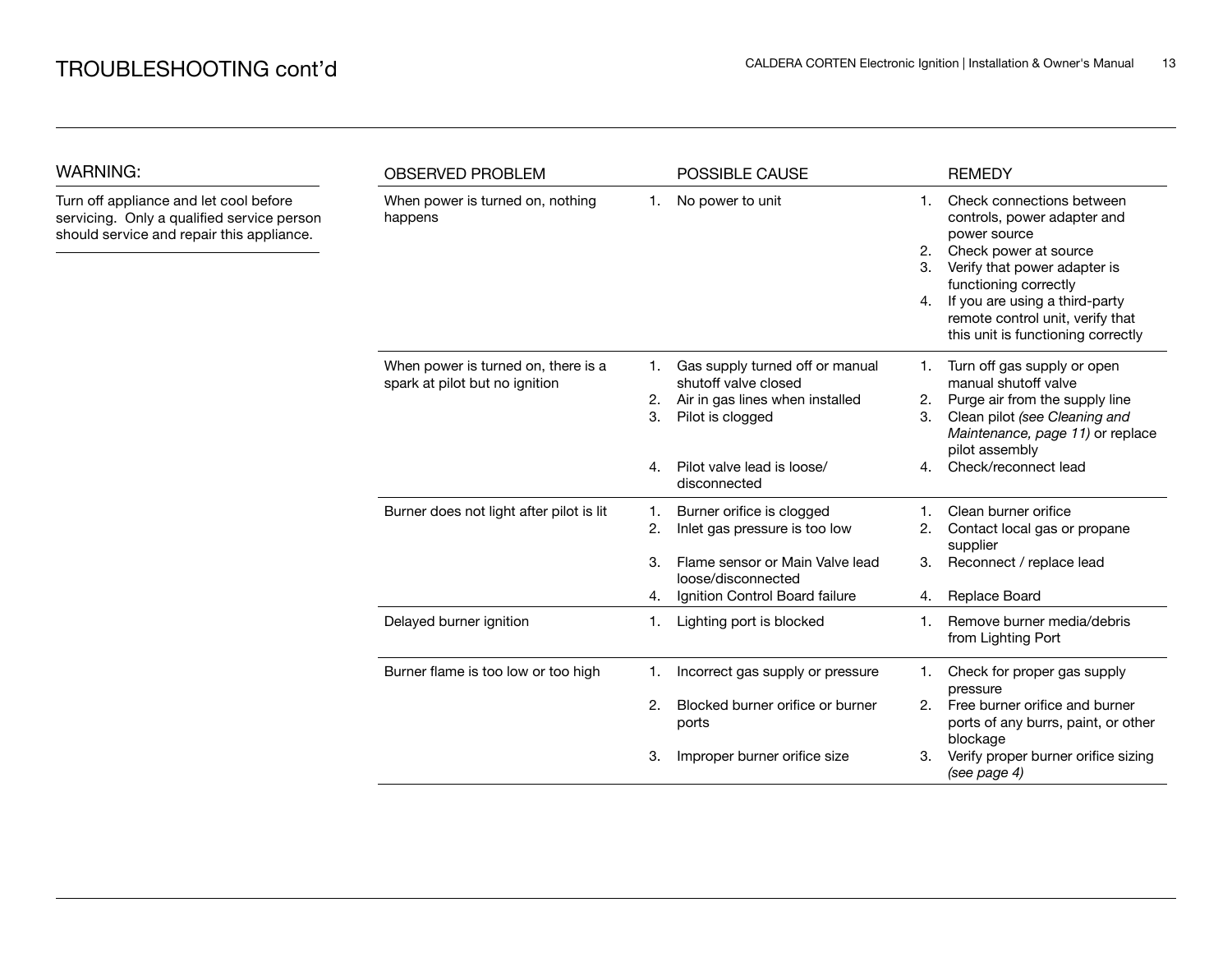|    |                                      | Natural Gas           | Propane           |
|----|--------------------------------------|-----------------------|-------------------|
| 1  | <b>Pilot Cover</b>                   | CIR-EPC               | same              |
| 1a | <b>Pilot Shroud</b>                  | CIR-EPC               | same              |
| 2  | Pilot Assembly                       | PIL-E-410             | PIL-E-410LP       |
| 3  | 18" Burner Ring                      | CIR-18-BUR            | same              |
| 4  | Burner Pan                           | CIF-18-PAN            | same              |
| 5  | Venturi                              | CIR-VEN-1             | same              |
| 5a | Air Shutter                          |                       |                   |
| 6  | Orifice                              | FIT-ORI-18            | FIT-ORI-37        |
| 7  | 3/8" Flare Adapter                   |                       |                   |
| 8  | <b>Flex Connector</b>                | CON-SS-5MM-12         | same              |
| 9  | <b>CIR Control Box</b>               | see drawing           | same              |
| 10 | <b>Control Box Chassis</b>           | CIR-E-CHA             | same              |
| 11 | Power Adapter 120V-NA<br>(not shown) | E-POW-24VAC           | same              |
| 12 | Burner Media (not shown)             | Crushed Glass 17.5 kg | Lava Pebbles 15 L |
| 13 | Topping Media (not shown)            | Various               | Various           |
| 14 | Fabric Cover (not shown)             | COV-CAL45-LC          | same              |
| 15 | Corten Vessel (not shown)            | CAL45-10              | same              |

WARNING: Failure to position parts in accordance with diagrams or failure to use parts specifically approved for this appliance may result in property damage or personal injury.

REPLACEMENT PARTS ARE AVAILABLE FROM PALOFORM

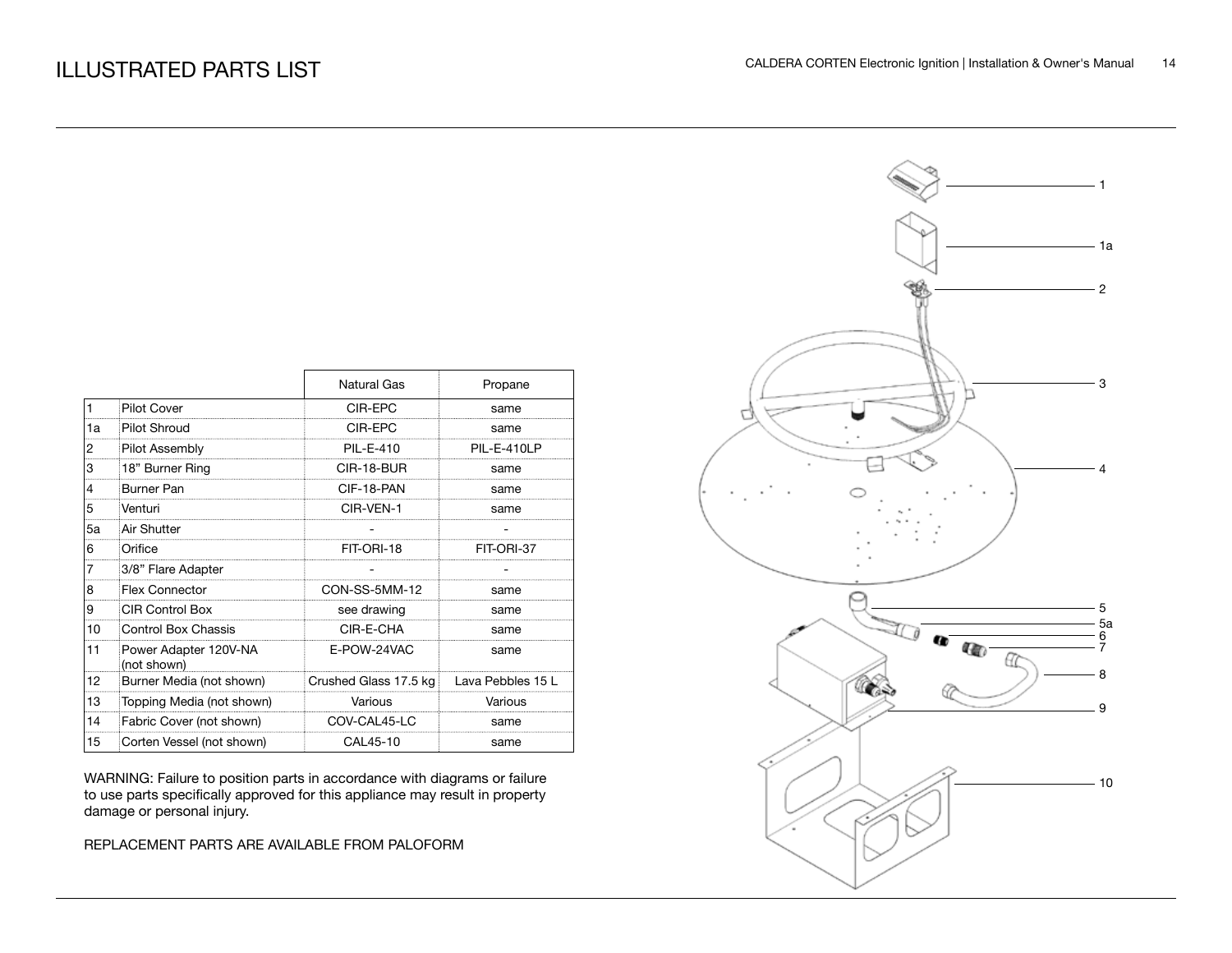| $\overline{\phantom{0}}$ 1                             |
|--------------------------------------------------------|
|                                                        |
| $\boldsymbol{9}$                                       |
| $\sqrt{5}$<br>$10\,$<br>$-2$                           |
| $\odot$<br>- 3                                         |
| $\overline{4}$<br>$11 -$<br>4<br>$\boldsymbol{9}$<br>0 |
| $1a -$                                                 |
| $\boldsymbol{6}$<br>$\boldsymbol{7}$                   |
| $\bf 8$                                                |

|    |                                | Natural Gas            | Propane            |
|----|--------------------------------|------------------------|--------------------|
|    | <b>CIR Control Box Cover</b>   | CIR-F-ROX              | same               |
| 1a | <b>CIR Control Box Housing</b> | CIR-E-BOX              | same               |
| 2  | Dual Solenoid Valve            | E-VAL-BASO             | w/ LP reg. spring  |
| 3  | 3/8"x1-1/2" - Nipple           |                        |                    |
| 4  | 3/8" Bulkhead Union            |                        |                    |
| 5  | 3/8" Street Elbow              |                        |                    |
| 6  | Pilot Assembly                 | PII -F-410             | <b>PIL-E-410LP</b> |
|    | Shrink-fit Cord Grip           |                        |                    |
| 8  | Ignition Control Board         | E-BOARD-CC9            | same               |
| 9  | 3/8" Flare Adapter             |                        |                    |
| 10 | 3/8" Close Nipple              |                        |                    |
| 11 | <b>Barrel Connector</b>        | part of wiring harness |                    |
| 12 | Wiring Harness (not shown)     | F-WIR-KIT              |                    |

 $\Gamma$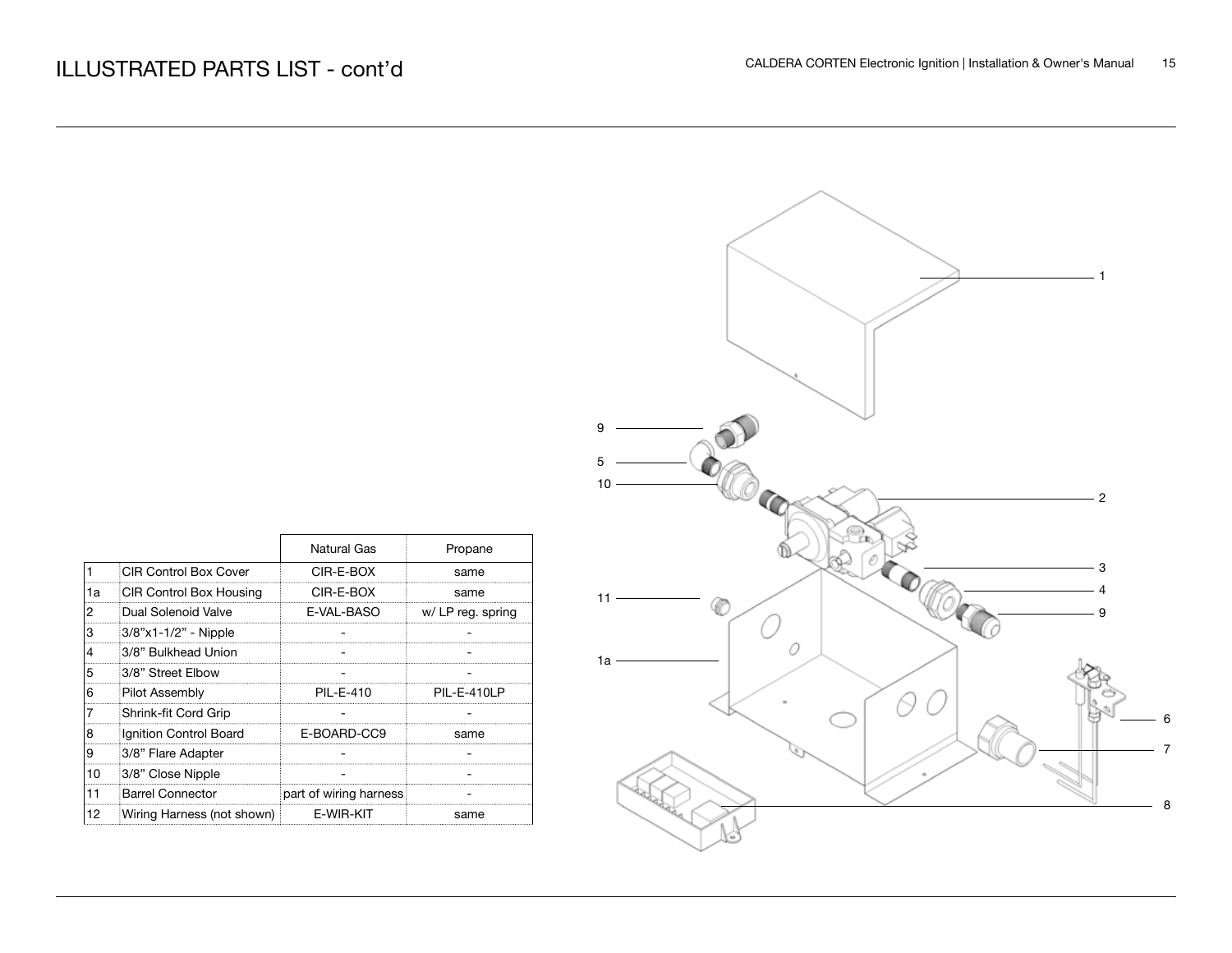

IGNITION CONTROL BOARD: E-BOARD-CC9